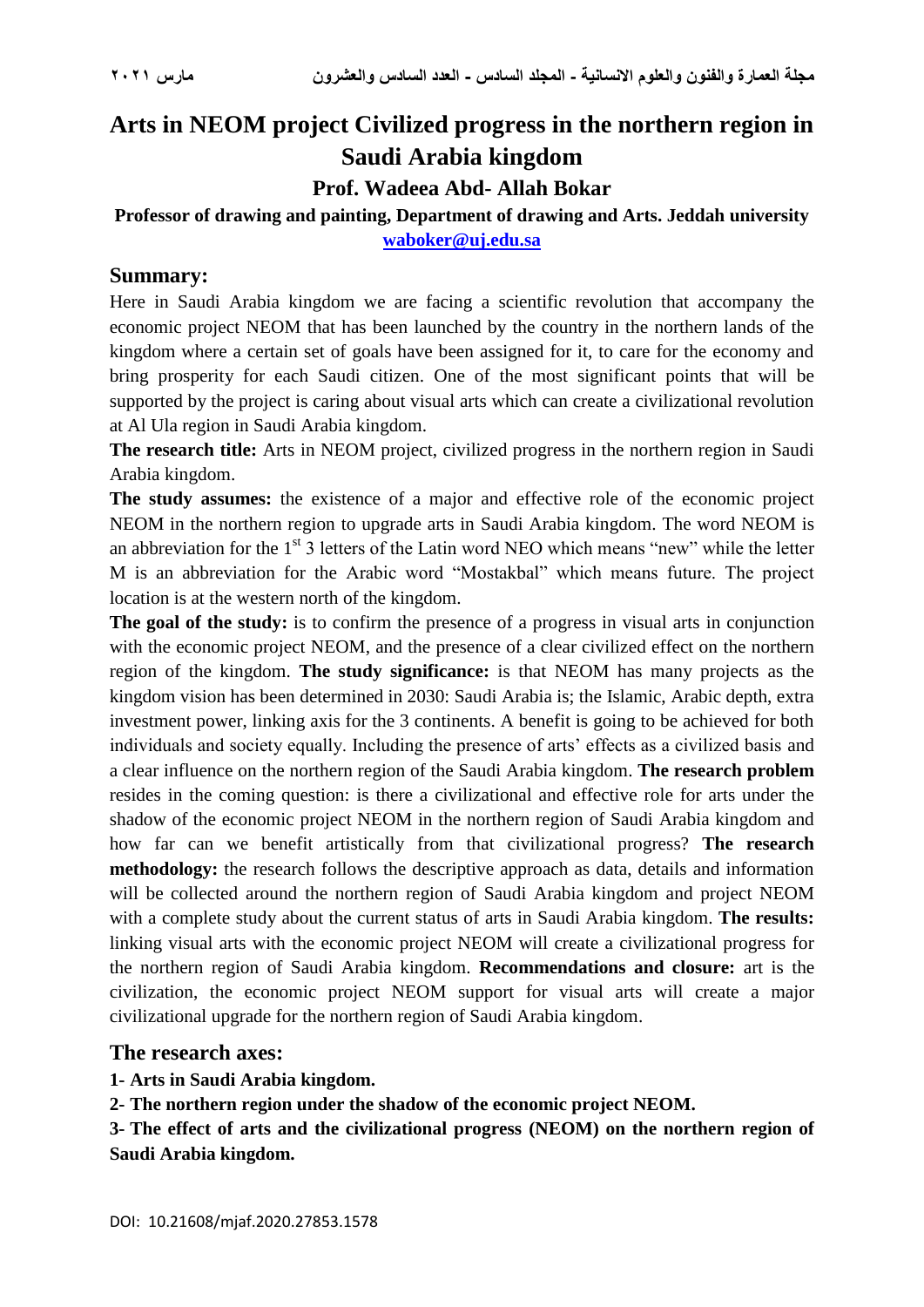# **Introduction:**

Here in Saudi Arabia kingdom we are facing a scientific revolution that accompany the economic project NEOM that has been launched by the country in the northern lands of the kingdom where a certain set of goals have been assigned for it, to care for the economy and bring prosperity for each Saudi citizen. One of the most significant points that will be supported by the project is caring about visual arts which can create a civilizational revolution at Al Ula region in Saudi Arabia kingdom. One of the most important points that the project addressed is caring about visual arts: here the researcher thought about presenting an image of visual arts under the shadow of that huge economic project, as for its care and the art projects that could be introduced under its big umbrella. How far is the progress that those arts could obtain at this particular time and place. In particularly that we in the kingdom pay much attention to visual arts especially in the big cities, but from my personal point of view; linking plastic (formative) arts will have more specific goals that will serve NEOM the international project and its result will be accomplished by benefiting from it. **The research problem resides in the coming question:** is there a civilizational and effective role for arts under the shadow of the economic project NEOM in the northern region of Saudi Arabia kingdom and how far can we benefit artistically from that civilizational progress?

**The study assumes:** the existence of a major and effective role of the economic project NEOM in the northern region to upgrade arts in Saudi Arabia kingdom. The word NEOM is an abbreviation for the  $1<sup>st</sup>$  3 letters of the Latin word NEO which means "new" while the letter M is an abbreviation for the Arabic word "Mostakbal" which means future. The project location is at the western north of the kingdom.

**The research methodology:** the research follows the descriptive approach as data, details and information will be collected around the northern region of Saudi Arabia kingdom and project NEOM with a complete study about the current status of arts in Saudi Arabia kingdom.

**The goal of the study:** is to confirm the presence of a progress in visual arts in conjunction with the economic project NEOM, and the presence of a clear civilized effect on the northern region of the kingdom.

**The study significance:** is that NEOM has many projects as the kingdom vision has been determined in 2030: Saudi Arabia is; the Islamic, Arabic depth, extra investment power, linking axis for the 3 continents. A benefit is going to be achieved for both individuals and society equally. Including the presence of arts' effects as a civilized basis and a clear influence on the northern region of the Saudi Arabia kingdom.

#### **The research axes:**

#### **1- Arts in Saudi Arabia kingdom.**

1,1: previously.

2,2: recently.

#### **2- The northern region under the shadow of the economic project NEOM.**

2,1: identification of the northern region of the Saudi Arabia kingdom.

2,2: identification of the northern region of the Saudi Arabia kingdom, in particularly NEOM area.

2,3: identification of the economic project NEOM.

2,4: some sites explanation for NEOM logo.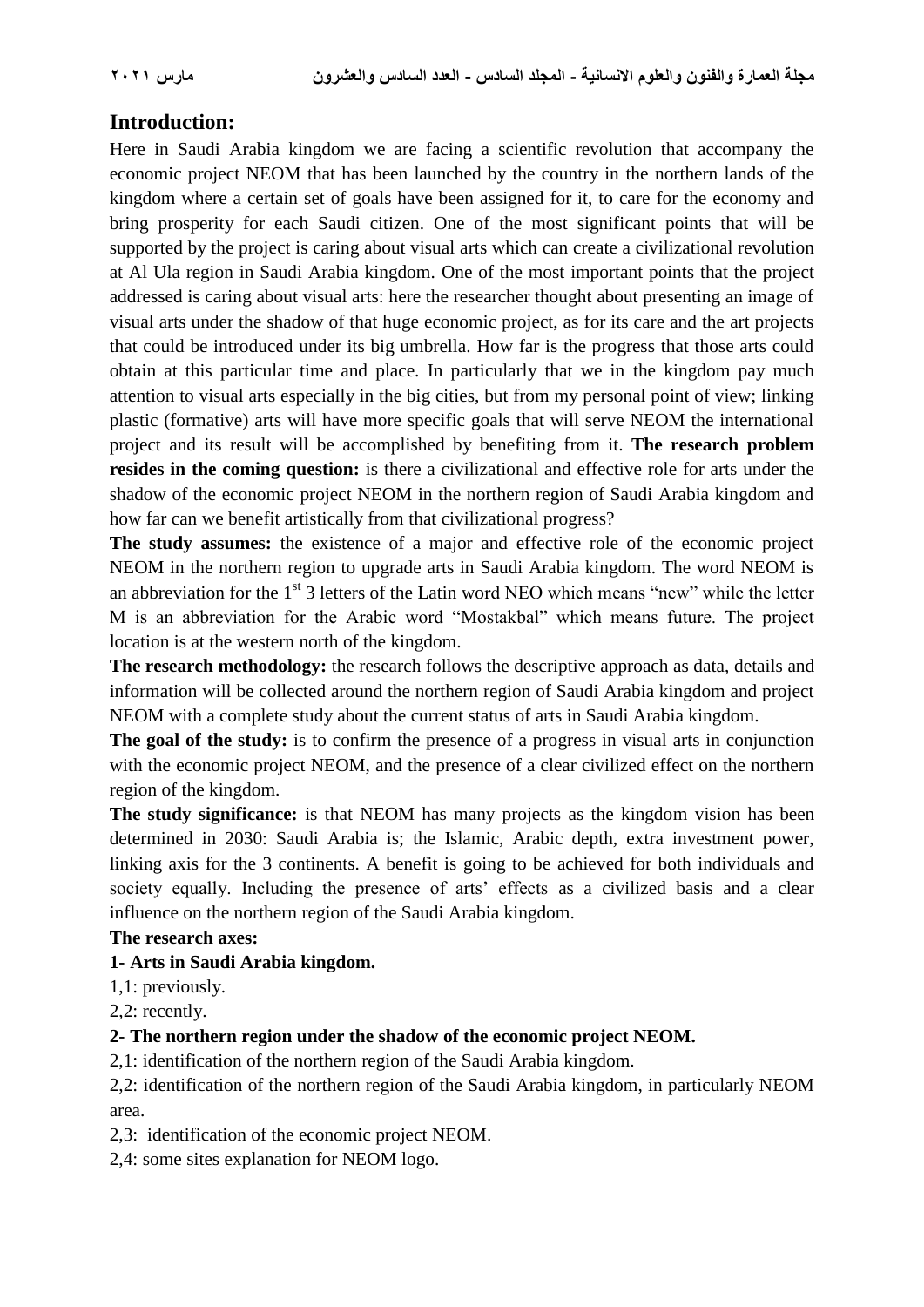# **3- The effect of arts and the civilizational progress (NEOM) on the northern region of Saudi Arabia kingdom.**

### **1- Arts in Saudi Arabia kingdom:**

The hand of an artist who has served the nature of the society and has responded to elements of time and place, and has been controlled by the spirit of Islam, that has affected what was produced by intellect and created by skillful hands. At the year 1957 when it was decided that art education should be taught at all Saudi schools, subsequently came schools' exhibitions which is considered the early start in Saudi Arabia kingdom, afterwards a few simple trials appeared in drawing, started by the male artists (Mohamed Al-Saleem, Abd Al-HalimRadwa) (Safeya Zokar, Mounira Al-Mawsaly) as female artists. (Al-Rabiee,199).

1,1: previously.

2,2: recently.

#### **1- The northern region under the shadow of the economic project NEOM:**

2,1: identification of the northern region of the Saudi Arabia kingdom:

Introduction: the northern region includes many governorates (Arar, Rafha, Turaif, Al Uwayqilah, Gadida Arar)

**Gadida Arar:** it is located 50 Km. northern Arar city, and 15 Km from the Iraq borders, separated from the border by Arar valley from the west and Suef valley from the east.

**Rafha governorate:** one of governorates of the northern region and the second biggest city after Arar, it is located on the old pilgrimage road which used to connect Baghdad and holy Mecca. It is also located on the international road that connect countries of the Arabic gulf and the east of the kingdom with Turkey, Europe and the Levant.

**Turaif governorate:** one of governorates of the northern region which was constructed to draw, keep and clarify the beginning of the northern Saudi borders, where a resettlement of the population took place despite the absence of water. The oil transport line (Tapline) played a significant role in settlement of the wandering Bedouins at the beginning of sixties of the last century.

**Al Uwayqilah governorate:** it is characterized with its location on the international road that connect Levant with the gulf countries, and it is the third biggest city in the region according to its area, after Arar and Rafha.

**Shoba Nassab governorate:** as an abbreviation it is called Al Sho'ba and it is a developed Saudi governorate that is considered one of the oldest area that was inhabited with population in the northern borders as Aramco has put a chamber for increasing the pumping power of the Tapline.

# **2,2: identification of the northern region of the Saudi Arabia kingdom, in particularly NEOM area:**

**Tabuk area**: it is a Saudi area that is located in the west north of Saudi Arabia kingdom and is bordered by Jordan from the north, Al Jowf and Hail areas from the east, Medina from the south and the gulf of Aqaba and the red sea from the west. (Figure no.1) the area has a distinguished geographical location as it overlooks the red sea and the gulf of Aqaba from the west with long sea shores, which helped in constructing several small harbors such as Amlaj, Wajh, Deyaa. Tabuk also has borders with Jordan and there is an international road that links the Jordanian Aqaba harbor to Tabuk city through Haql city till Al Medina, in addition to the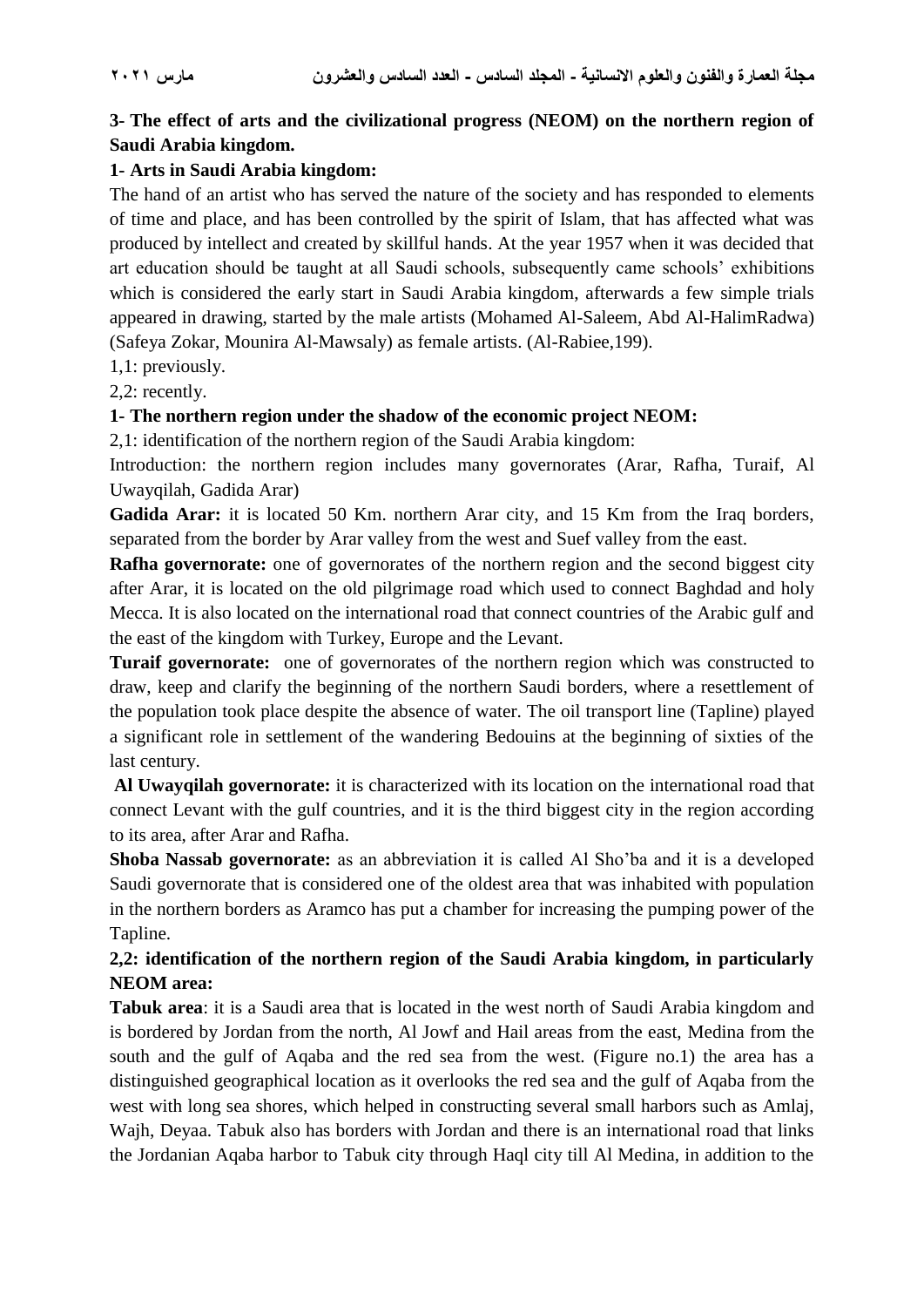road that connect Amman with Tabuk passing by Maan and Halat Ammar. The most significant cities of the area are Amlaj, Wajh, Deyaa, Taymaa field and Halat Ammar.



**Figure no.1: borders of Tabuk.**

#### **2,3: identification of the economic project NEOM:**

The project locates at the west north of the kingdom and it has lands inside both the Egyptian and Jordanian borders as it will provide many opportunities for development with a total area of 26.500 Km<sup>2</sup>. Neom project is a private area extends among 3 countries and include a new vital destination that is located at the west north of the kingdom, (Figure no. 2) that is seeking to become an axis that gather best minds with companies in order to exceed limits of innovation to the highest levels of humane civilization. That private area was designed to excel the biggest international cities regarding the competitive capabilities and life style as it is expected to turn into a pioneering center for the whole world, (Figure no. 3). Advantages of the project are: it offers valuable advantages for companies and individuals to satisfy the needs of Saudi Arabia kingdom and attracts the best companies and qualified people from around the world. It is a development area that is full of opportunities and that project has many unique advantages.





**Figure no. 2: borders of NEOM project. Figure no. 3: sectors of NEOM project.**

#### **2,4: some sites explanation for NEOM logo:**

- 1- The 5 sides point at the habitat through green trees.
- 2- Arts through the colored print.
- 3- Solar energy through the blue squares that resemble boards.
- 4- Connections through circles that points to a network.
- 5- Technicality through the dark blue developed net.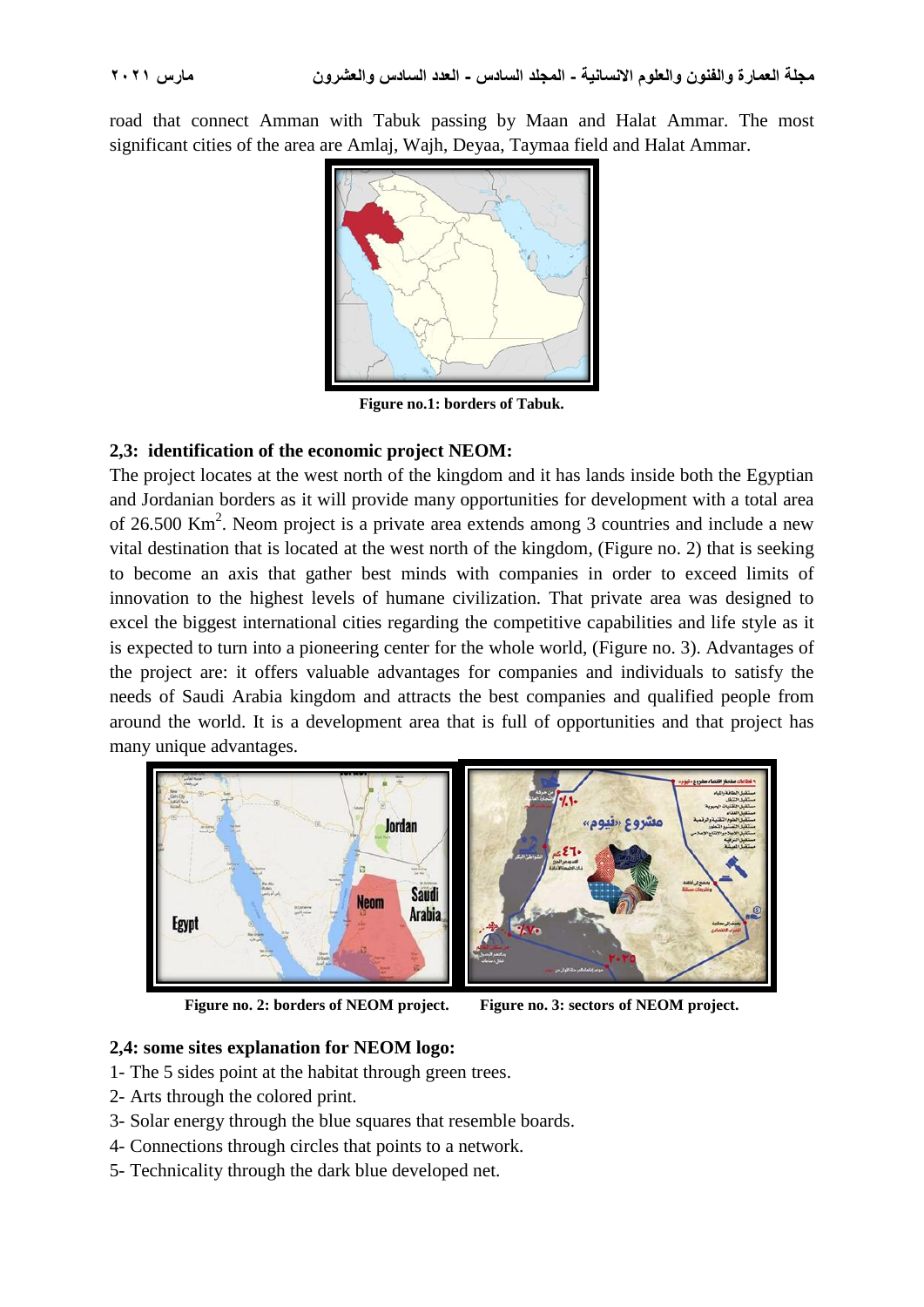

**Figure no.4: logo of NEOM project.**

# **3-The effect of arts and the civilizational progress (NEOM) on the northern region of Saudi Arabia kingdom:**

Preface: art acts as a significant mean in configuring human conscious towards major and important cases related to humanity, home or good qualities that a human should have or the bad ones that should be rejected. Kids songs, drawings and stories for instance are the first and primary means of education that compose their thoughts of honesty, loyalty, kindness for animals and love. There are various kinds of arts that affect people who don't listen to music or watch theatre or cinema for religious causes, those arts are represented in religious psalms, motifs with religious style and various religious architecture that are considered as kinds of arts. On the level of media that all its products are surrounding us whether indoor or outdoor, art is considered a basic base in building people conscious as artistic works create many works with educational and cultural roles for the masses. Art contributes effectively in gathering society around major national cases especially at time of crises, as they target all levels and all age categories. The most important thing that arts practically benefit in is production on the level of the whole society, as enhancing the artistic sense elevates workers and designers' imagination in developing works and improve their quality.

# **The results:**

1- Connecting visual arts to the economic project NEOM will create an international and magnificent progress in Saudi Arabia kingdom.

# **Recommendations:**

1- Those who are interested in art can reinforce the significant projects on the level of the country and the world by linking them to visual arts from the point of accepting the execution on the land of reality.

# **Closure:**

Connecting visual arts to the economic project NEOM will create a civilized progress for the northern region in Saudi Arabia kingdom. Art is the civilization, the economic project NEOM support for visual arts will create a major civilizational movement for the northern region in Saudi Arabia kingdom.